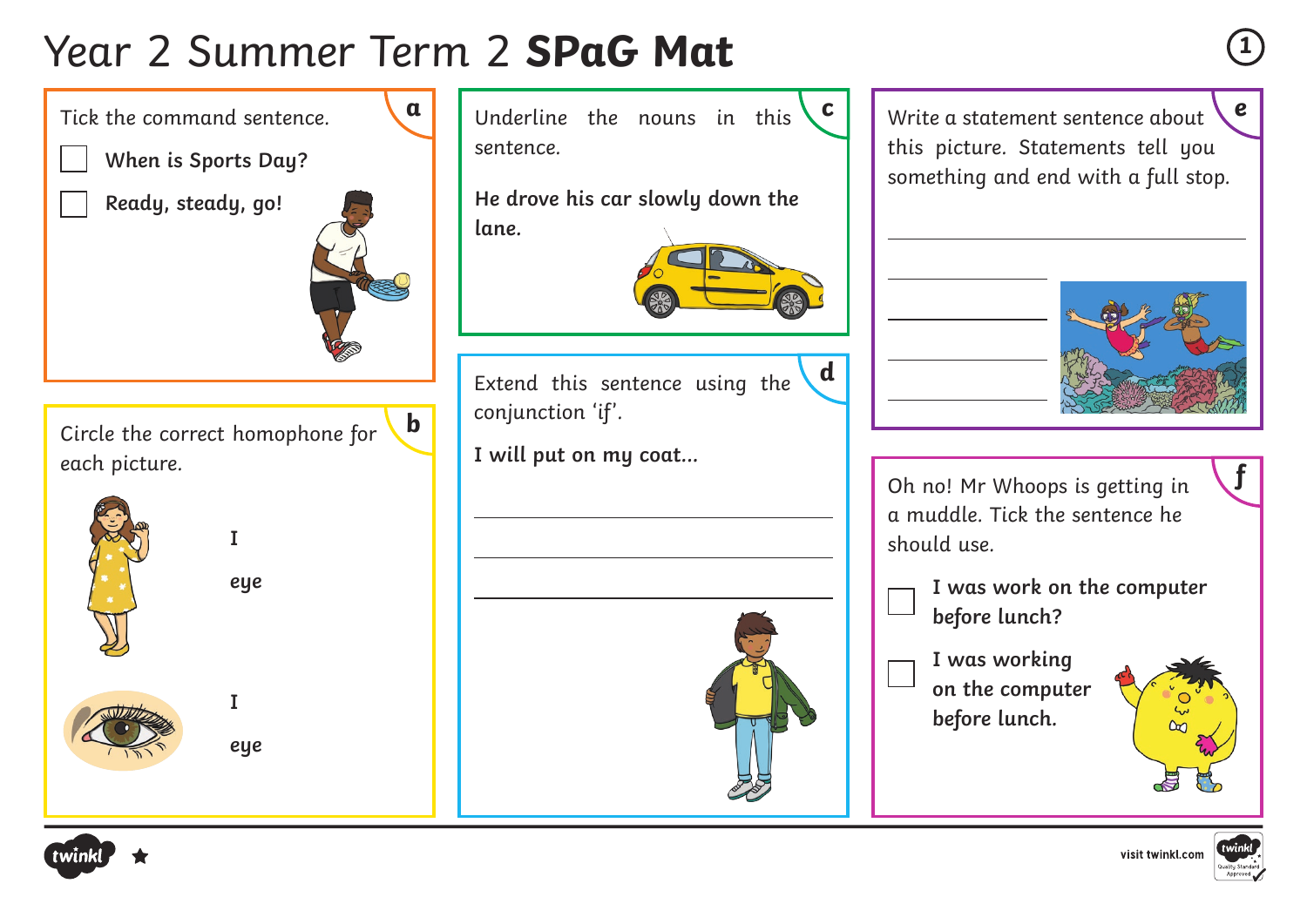#### Year 2 Summer Term 2 SPaG Mat **Answers <sup>1</sup>**



Write a statement sentence about this picture. Statements tell you something and end with a full stop.

**Answers will vary.**

**d**



Oh no! Mr Whoops is getting in a muddle. Tick the sentence he should use.

**I was work on the computer before lunch?**

**I was working on the computer before lunch.**





**f**

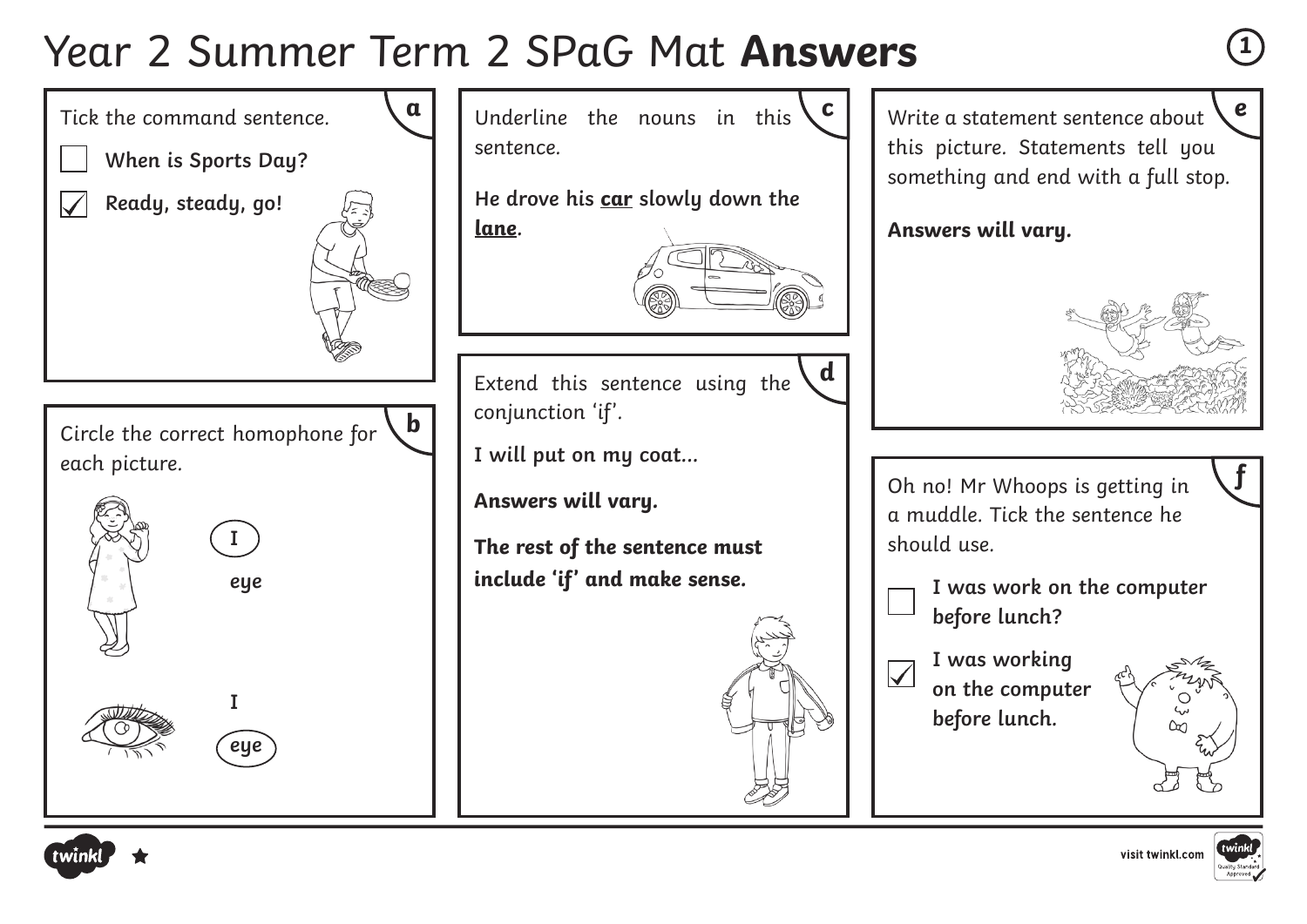# Year 2 Summer Term 2 **SPaG Mat <sup>1</sup>**



visit twinkl.com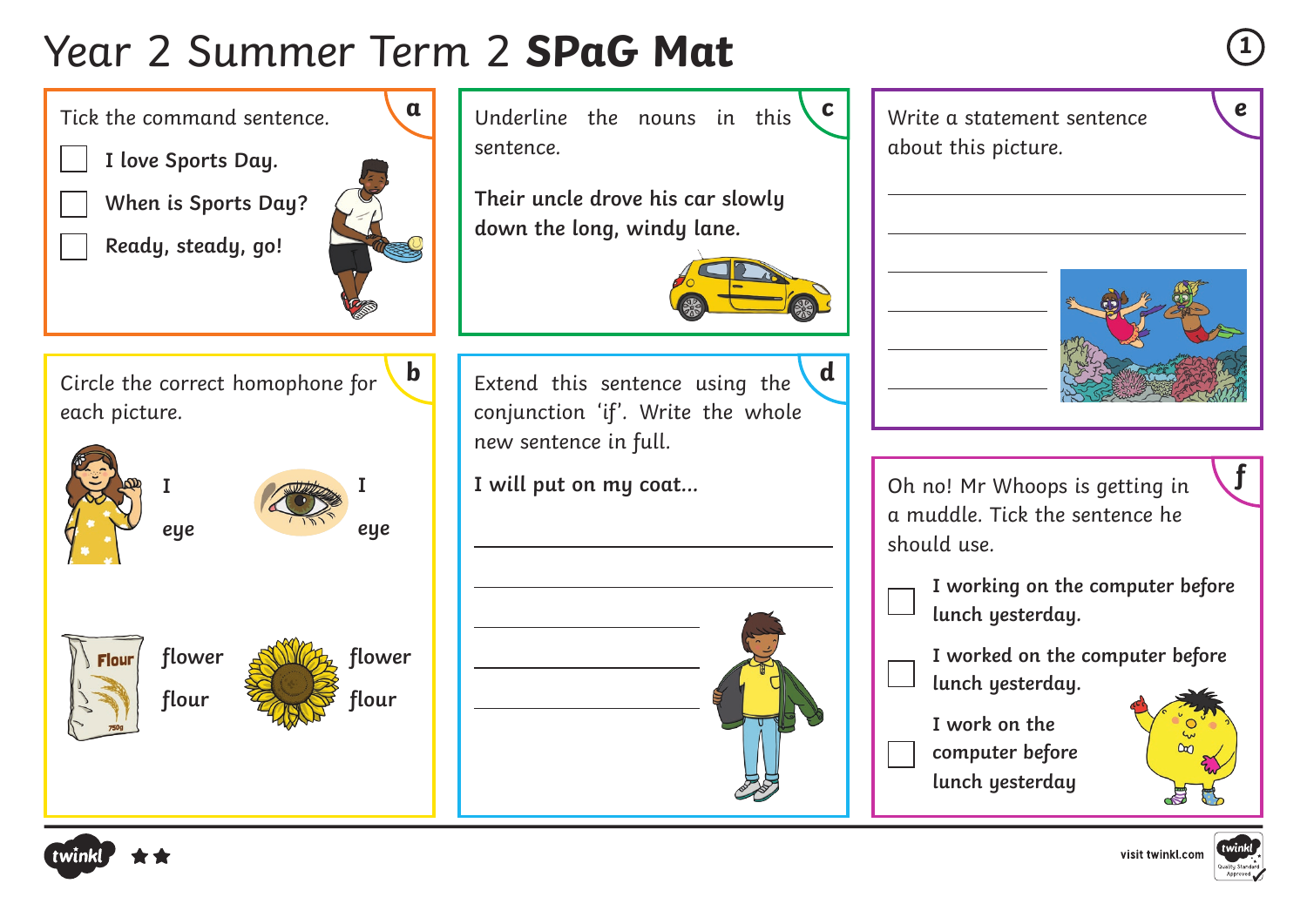#### Year 2 Summer Term 2 SPaG Mat **Answers <sup>1</sup>**



visit twinkl.com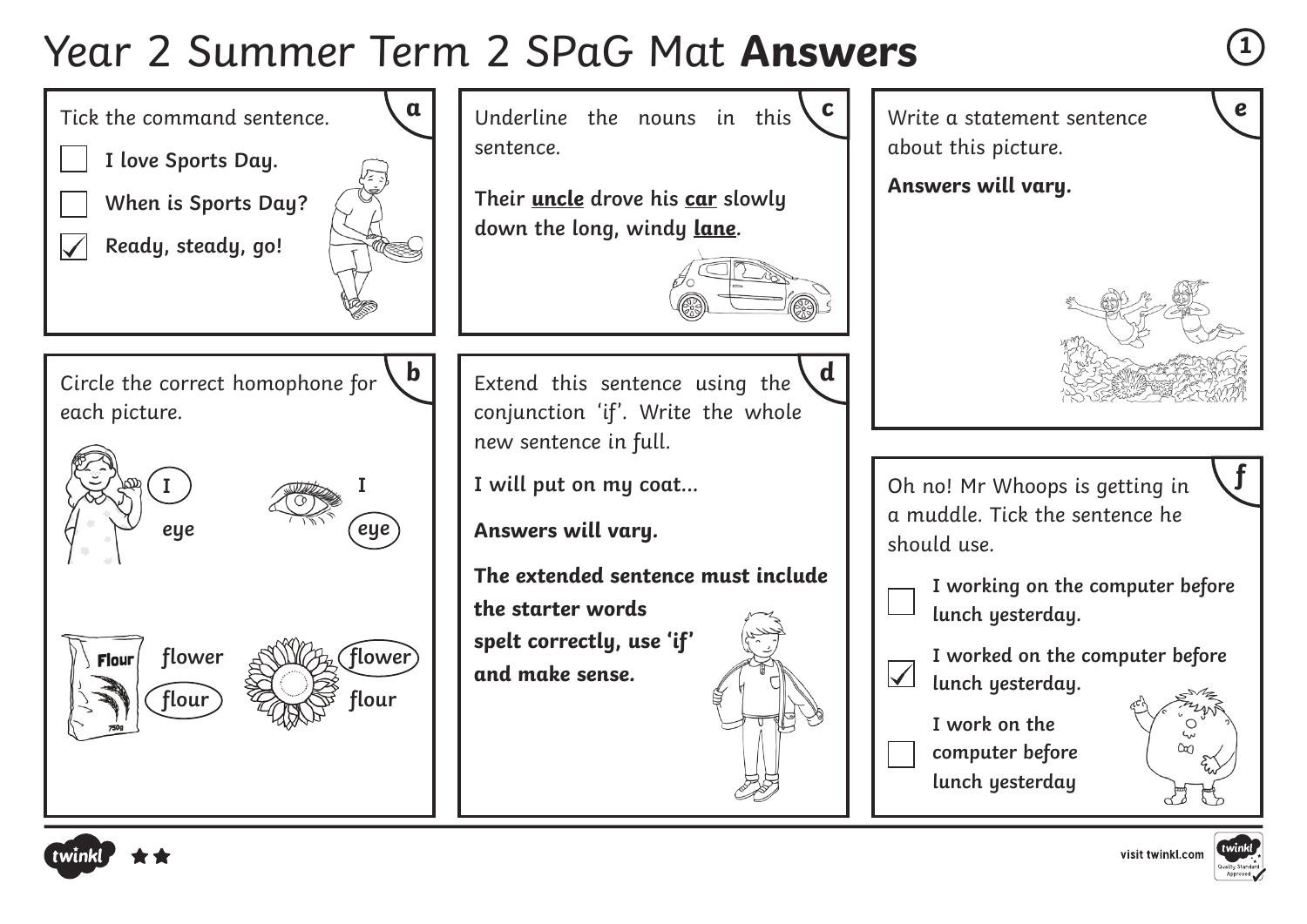# Year 2 Summer Term 2 **SPaG Mat <sup>1</sup>**



visit twinkl.com